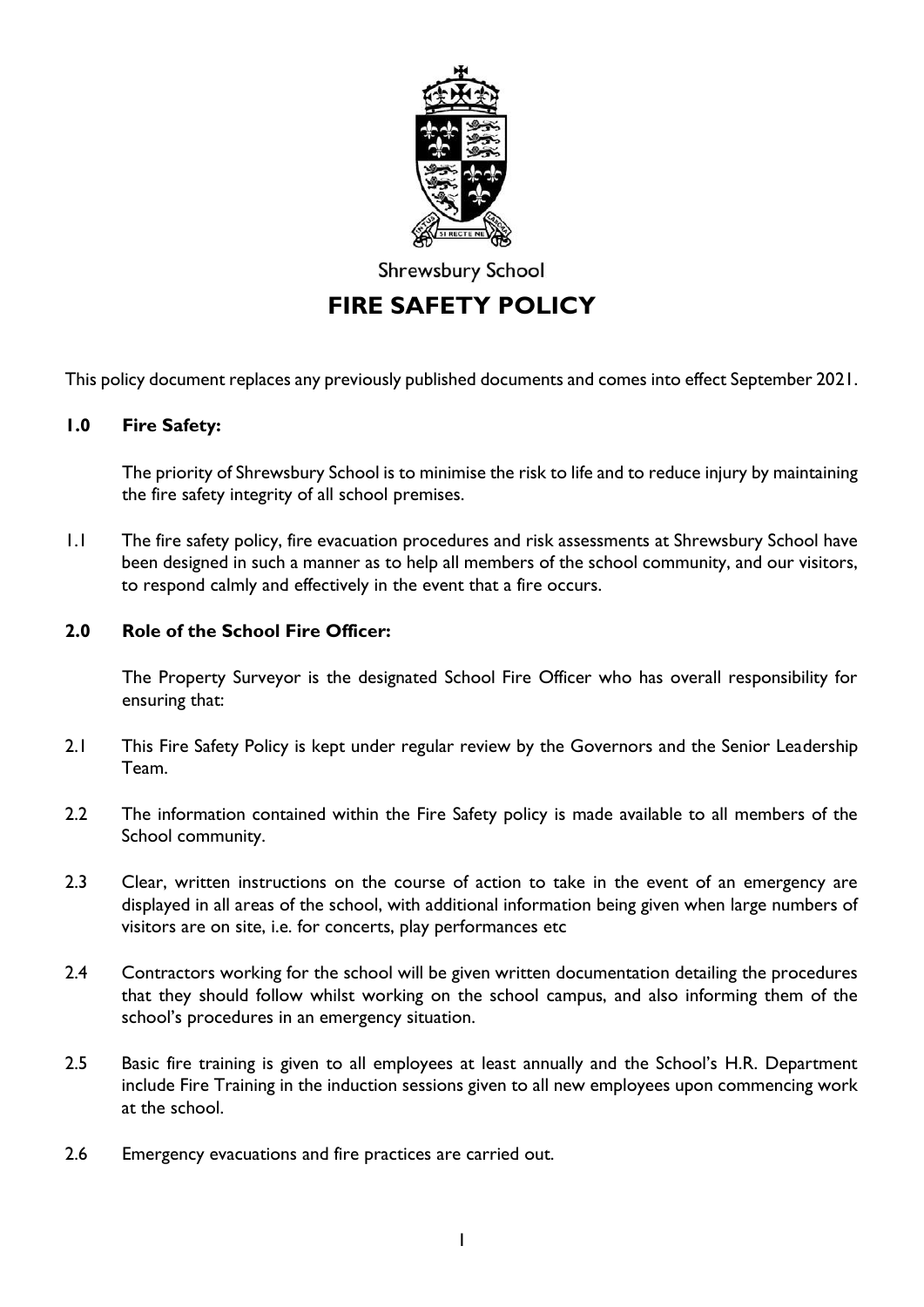- 2.8 The Shrewsbury School Fire Risk Assessment and assessments undertaken for individual buildings are regularly reviewed incorporating any alterations to the layout, systems installed or operational use of the premises.
- 2.9 The integrity of all fire prevention systems and equipment in place is maintained in good working order.

# **3.0 Emergency 'In Case of Fire' notice:**

'In Case of Fire' notices, adapted specifically for each building and backed up by compliant fire signage will be used to facilitate the safe evacuation of all buildings.

- 3.1 The 'In case of fire' notice will be displayed in prominent positions throughout buildings and will follow the following format:
	- $\triangleright$  The actions to be taken upon discovery of a fire.
	- $\triangleright$  The actions to be taken to reach the assembly point safely with special regard to the needs of any disabled person(s).
	- $\triangleright$  The actions to be taken upon reaching the assembly point.

# **4.0 Briefing of new members of staff and pupils, contractors and visitors to the school:**

Shrewsbury School recognises the importance of making sure all those on the school premises are aware of how they should respond in an emergency situation.

**4.1** All new members of staff (teaching and support alike) and all new pupils will be given a briefing on the school's emergency procedures on their first day at Shrewsbury School.

This briefing will include:

- ➢ The importance of ensuring that individuals are familiar with the routes of escape and emergency exits in the buildings in which they will work/live.
- ➢ Familiarisation with the systems in place, i.e. how to operate a 'Break Glass' point, location of the defined assembly point.
- $\triangleright$  The importance of adhering to the evacuation procedures and how the safe evacuation of everyone is the prime priority and that protecting property comes second.
- $\triangleright$  The importance of 'good housekeeping' in all buildings and the systems in place to draw to the attention of the School Fire Officer any issue that may be of concern.
- 4.2 For Open Days, concerts, plays etc when there will be a large number of visitors to the school the organiser of the function will undertake to ensure that a brief safety announcement is made prior to the start of any performance, detailing the location of emergency exits and the action to be taken in the event of an alarm sounding. Where deemed necessary, the organiser of the event will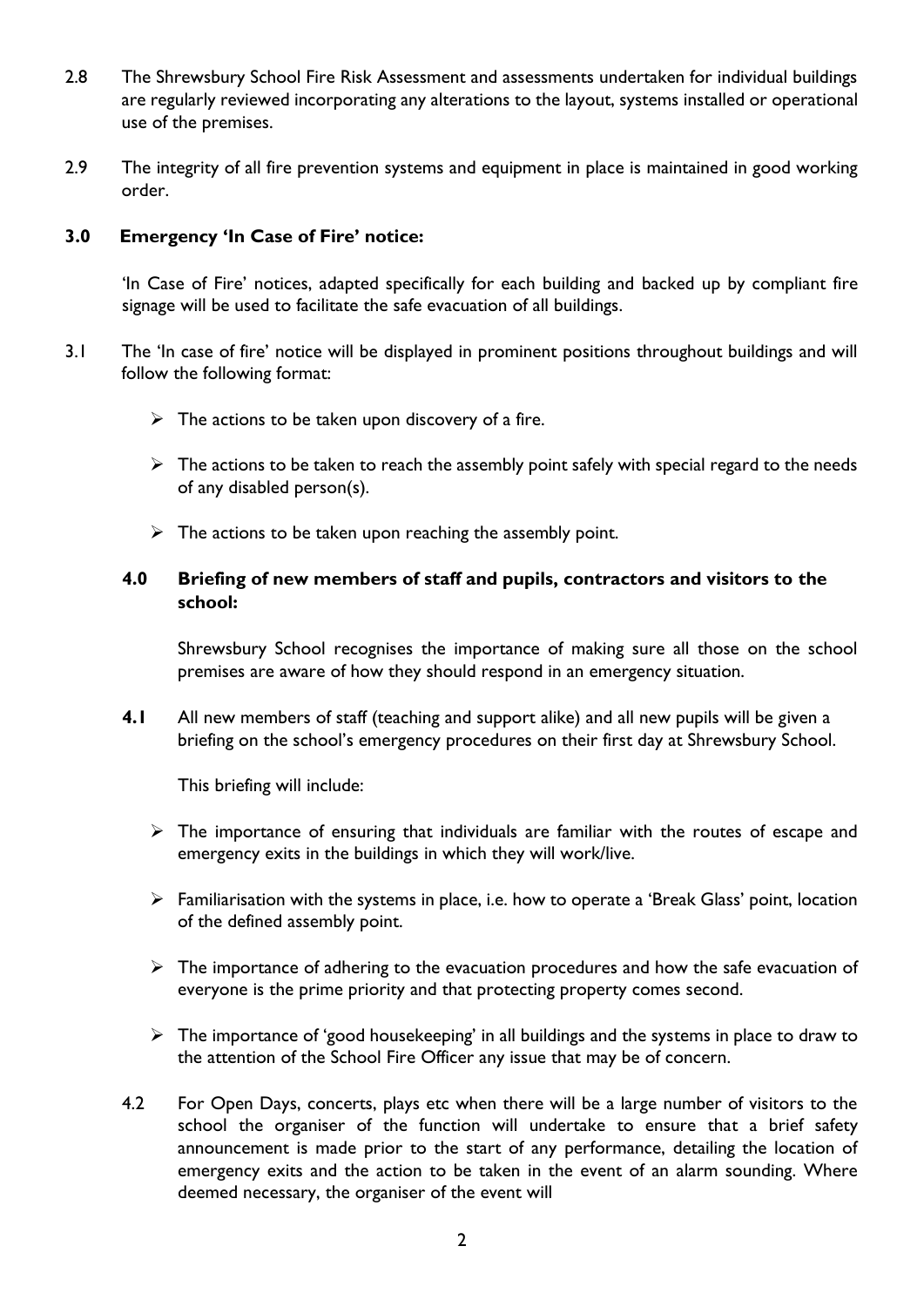need to arrange for stewards to be on duty for the duration of the performance. Stewards may be required for events which take place in the hours of darkness, or are likely to involve significant numbers of older or young visitors who may require additional support. (Guidance on this matter must be sought from the School Fire Officer, if the organiser has any doubts on the level of provision required.)

- 4.3 Contractors working at the school will be given detailed Health & Safety documentation upon being awarded the contract and this will include specific information on the course of action to be taken by their operatives in the event of an emergency situation developing whilst they are on site. Contractors will also be required to ensure that their work processes do not compromise any aspect of any fire safety system in place.
- 4.4 Groups or other organisations making use of the school's facilities (i.e. summer holiday lettings, sports courses, training evenings etc) are provided with detailed information with regards to the school's fire safety systems. A Site Warden, or other competent member of staff is on duty for events such as weddings, Leavers Ball etc that operate late at night, or out of normal working hours in holiday periods. On such occasions the individual on duty must not be involved with any other aspect of the event.
- 4.5 Residential groups are required to provide Shrewsbury School with their proposed fire procedures that will be in place during their stay, ensuring that these do not compromise the systems already in place. Groups bringing foreign students to stay at the school will need to ensure that all fire procedures are explained to these individuals in a language they fully comprehend.
- 4.6 Disabled staff, pupils and visitors (even if only temporarily disabled) should be given one to one instruction on the school's fire safety procedures by their host, and adjustments agreed with all parties.

#### **5.0 Training:**

- **5.1** All employees of the school receive will receive basic fire training annually. Due to the proximity of the school to the Fire & Rescue Services Headquarters this will emphasise the importance of fire prevention and the safe evacuation of a building rather than on how to actually 'fight' a fire.
- **5.2** Specific employees, i.e. Works Department, Grounds, Science Technicians, will be given additional training in basic fire-fighting techniques. Additional training of individuals will be given as necessary and as determined by risk assessment.
- **5.3** In residential accommodation there will be a minimum of at least one fire practice and evacuation each term. Housemasters/ Housemistresses are required to undertake fire practices within the first four weeks of the term commencing, and lessons learnt will be acted upon.
- **5.4** Housemasters/ Housemistresses and Faculty Heads are the designated 'Building Managers' of their respective premises and should liaise closely with the School Fire Officer to ensure the actions/operations of their House/Faculty does not, at any time or in any way compromise the integrity of the fire safety of the building they occupy.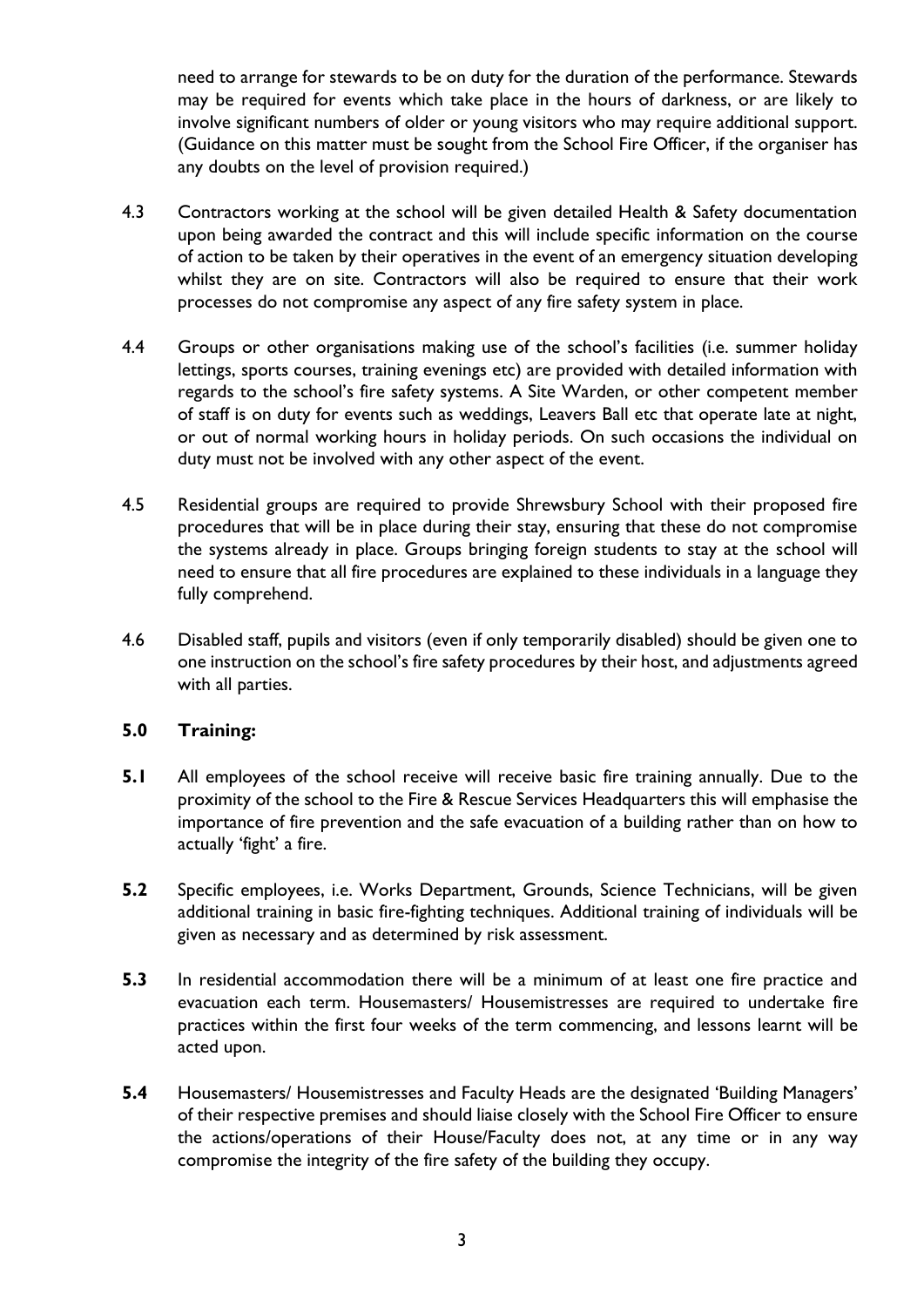# **6.0 Fire Prevention Measures:**

The following fire prevention measures are in place at Shrewsbury School:

- **6.1** Escape routes in all school buildings are kept clear and unobstructed.
- **6.2** Fire evacuation notices and compliant signage are prominently displayed throughout all buildings.
- **6.3** Fire extinguishers are located in all school buildings and are maintained in a good working condition by a professional company contracted by the school. The location of such equipment is as defined by visiting Fire Officers from Shropshire Fire & Rescue, from our professional advisors or by Building Regulations.
- **6.4** Automatic fire detection systems are in place in all residential accommodation to an L1 standard and the majority of other buildings have systems installed. In recent new build and refurbished buildings the systems can include beacons as well as sounders. A few, low risk buildings are without any permanent automatic fire detection system and the installation of a system where necessary be determined by risk assessment. A competent contractor services all installed systems every six months. Service records are maintained in the Estates Office.
- **6.5** All installed fire detection systems trigger sounders located throughout the building and in some areas visual beacons are also activated.
- **6.6** All magnetic holdback devices to corridor and fire escape route doors that are held open during normal day time activities are linked to the fire control panel in the building and close when the system is activated.
- **6.7** Emergency lighting systems are installed to all emergency exits and escape routes and these are regularly tested.
- **6.8** All installed fire systems are tested weekly during term time by the Estates Department and logged in individual log books held in each building.
- **6.9** The Property Surveyor undertakes periodic room by room 'walk-abouts' in all school buildings to monitor any defects in any systems and all employees can submit a work request to the Estates Department if they notice anything of concern. The maintenance of the fire safety integrity of a building is given priority over other works that may be in progress.
- **6.10** Comprehensive information is kept by the Estates Department with regards to the location of emergency gas & electric shut off points, hydrants etc. The individual fire risk assessments undertaken for the main school buildings contain detailed information of services and utilities.
- **6.11** The School is an accredited conforming body under NICEIC and all remedial or installation work undertaken by the school electricians is to the current IEE Regulations. The electrical team is inspected annually by NICEIC to ensure that the work undertaken is to standard.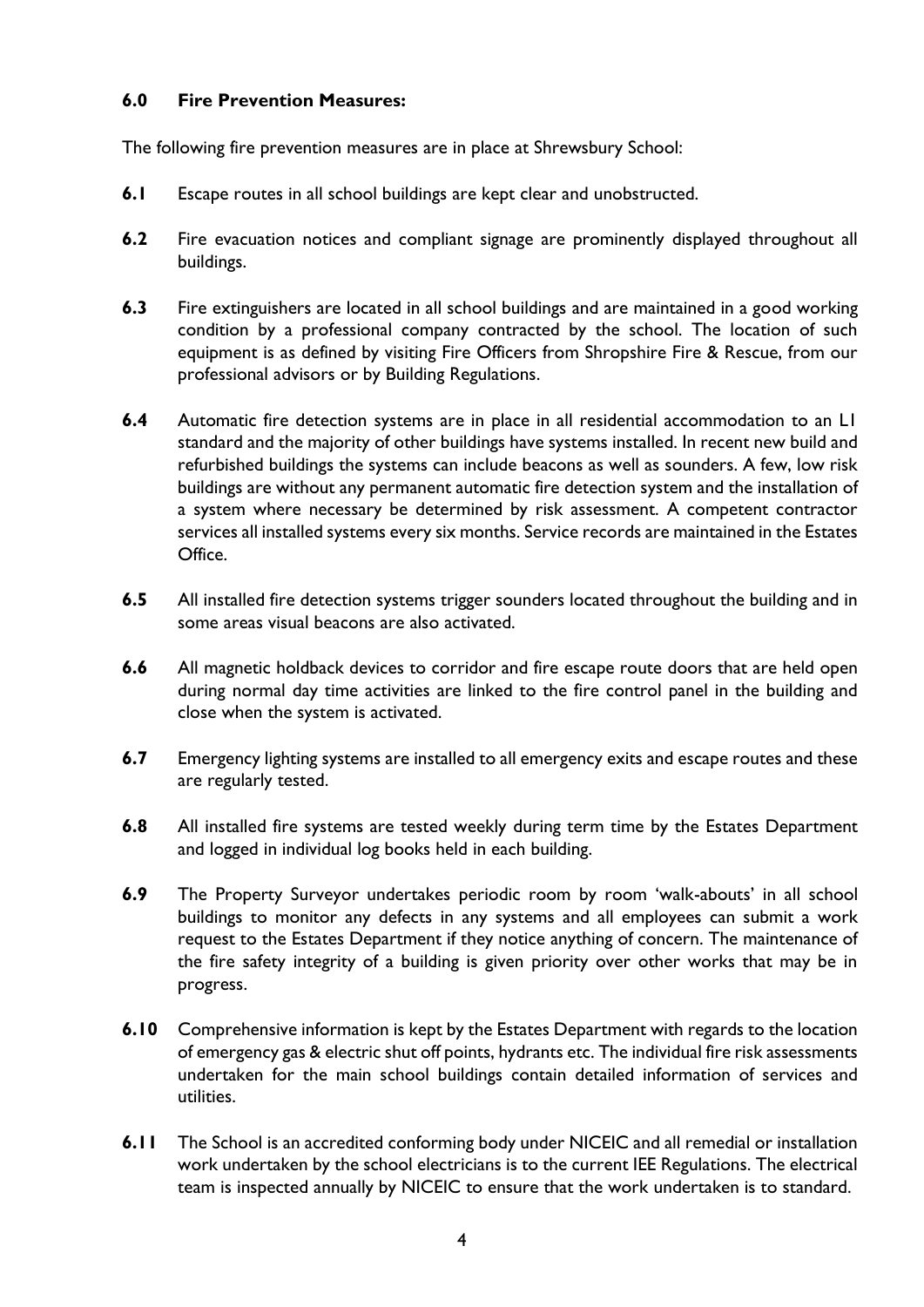- **6.12** Minor Works Certificates and/or Electrical Installation Certificates are required for all electrical work undertaken by outside contractors.
- **6.13** The school undertakes fixed electrical installation tests to all buildings on a rolling programme.
- **6.14** The school undertakes all portable appliance testing 'in house'. Appliances brought on site by pupils are visually inspected at least once a term by the trained Estates staff. The Property Surveyor has issued guidance notes on the safe use of portable appliances to all Housemasters/ Housemistresses.
- **6.15** A specialist contractor undertakes the testing and servicing of the installed lightning protection systems.
- **6.16** The School is an accredited conforming body under Gas Safe (Registration 58198) and employs a full time plumbing team. All remedial or installation work undertaken by them is to current regulations. The plumbing department is liable to inspection by Gas Safe at any time to ensure that the work undertaken is to standard.
- **6.17** All gas installations are serviced 'in house' and all necessary records are kept. Specialist contractors can be contracted in as and when necessary.
- **6.18** All plant rooms, laboratories, main kitchens & laundry have 'Emergency gas shut off valves' located in prominent positions in case of emergency.
- **6.19** Pressurised gas cylinders kept on site are stored in specific locations. Solvent cupboards have been provided for areas that hold small amounts of solvents (i.e. painters' stores) whilst a purpose built flammable store has been fitted out for the Science Faculty.
- **6.20** The storage of bulk quantities of oil around site has been eliminated with all CH & HW systems now being gas operated.
- **6.21** The CCF has storage facilities to current MoD standards for weapons, stores and ammunitions.
- **6.22** Flammable rubbish is not allowed to accumulate in buildings and the central processing of the general waste and storage of recycled goods is away from buildings.
- **6.23** The Works Team operates a 24/7 emergency call out for emergency situations.
- **6.24** The Property Surveyor works directly with Shropshire Fire & Rescue to ensure that all information available to the emergency services on their 7(2)d Risk Information Data (held on their appliances) is up to date and accurate.

#### **7.0 Fire Risk Assessments:**

A generic Fire Risk Assessment has been undertaken for the whole school site as well as more detailed assessments for individual buildings.

Assessments will be reviewed by the Property Surveyor as and when any alteration (structural or operational) is made. All employees have a duty to inform the Property Surveyor, as the designated